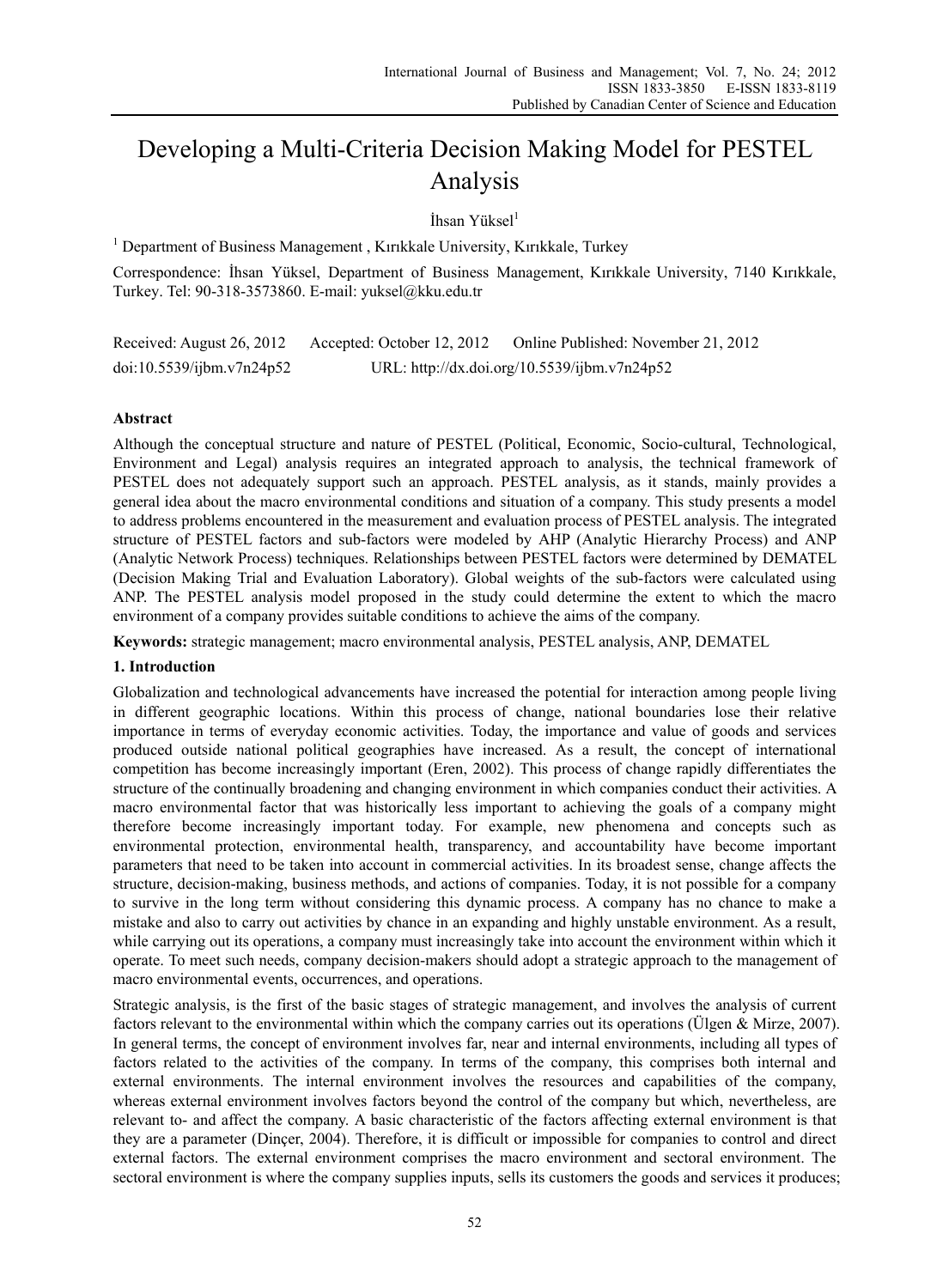and where it also competed with rivals who produce similar goods (Ülgen & Mirze, 2007). On the other hand, the macro environment of a company consists of the political, economic, socio-cultural, technologic, ecologic, legal factors (Eren, 2002) that directly or indirectly affect the operations of the company (Ülgen & Mirze, 2007).

Environmental analysis is important for developing a sustainable competitive advantage; identifying opportunities and threats; and providing opportunities for productive co-operation with other companies. A review of the literature reveals that different approaches and techniques were used for the analysis of macro environment (Lynch, 2009). The model examined in the present study is PESTEL (Political, Economic, Socio-cultural, Technological, Environment and Legal) analysis. PESTEL analysis has different definitions within the literature, such as PEST (Dare, 2006) and STEPE (Richardson, 2006). The original form of PESTEL was first conceived by Aguilar as ETPS (economic, technical, political, and social). This was subsequently reorganized as STEP for the Arnold Brown Institute of Life Insurance for use in strategic evaluation of trends. In was later modified to address macro analysis of the external environment or scanning for environmental change, and was defined as STEPE. In the 1980s, the legal dimension was added to this approach (Richardson, 2006). Apart from a technique for strategic analysis, PESTEL analysis began to be used in different fields (Katko, 2006; Richardson, 2006; Shilei & Yong, 2009).

PESTEL analysis has two basic functions for a company. The first is that it allows identification of the environment within which the company operates. The second basic function is that it provides data and information that will enable the company to predict situations and circumstances that it might encounter in future. PESTEL analysis is therefore a precondition analysis, which should be utilized in strategic management (Dinçer, 2004). Although the present form of PESTEL analysis provides important foundational knowledge in, conceptual terms, for analysis of the macro environment, it has some limitations in terms of measurement and evaluation.

The first problem encountered in the measurement and evaluation dimension of PESTEL analysis is that it does not adopt a quantitative approach to measurement. Since PESTEL factors generally have a qualitative structure, measurement cannot be generally made, or is otherwise qualitatively evaluated. Using such an evaluation, does not allow the factors constituting the external environment of the company to be objectively or rationally analyzed. Thus, the present technical framework of PESTEL analysis should be developed in terms of measurement and evaluation. A second issue is that, although the conceptual dimension of PESTEL analysis prescribes a holistic approach (Dinçer, 2004), this is not reflected in the measurement and evaluation dimension. The analyzed factors are generally measured and evaluated independently. However, effect degrees in practice, factors within the external environment would not be expected to have equal influence on commercial activities. While some of the factors have significant or critical effects on company operations or success, others might have a limited effect (Dinçer, 2004). Therefore, the factors and sub-factors in PESTEL analysis may differ in their relative importance. This requires the use of a technique that allows for measurement of the relative importance of factors and sub-factors in evaluating the macro environment of the company. Another issue that should be taken into account in a holistic perspective is the relations and interactions between PESTEL factors. Independent measurement and evaluation of each macro environmental PESTEL factor might not reflect the real situation. For example, it is not possible to consider legal arrangements or economic conditions in isolation from political conditions. As Eren (2002) reported, a political situation might give rise to economic and socio-cultural implications. PESTEL analysis should adopt an approach based on the inter-dependence of the factors.

The above mentioned limitations of the present approach to PETSEL do not allow a detailed and objective analysis of the macro environment. Previous studies on the macro environment by PESTEL analysis (Dare, 2006; Katko, 2006; Shilei & Yong, 2009; Vitkiene, 2009; Mayaka & Prasad, 2012) were generally limited to determining and categorizing the factors. Although the conceptual structure and nature of PESTEL analysis requires an integrated approach, the technical framework of PESTEL does not support this method. PESTEL analysis, as it stands, mainly provides a general idea about the macro environment and situation of a company. This study presents a measurement and evaluation method to address such limitations.

The following sections of the study are arranged as follows: section 2 presents the model proposed to evaluate the macro environment by PESTEL analysis. The proposed method is applied in section 3; the results are discussed and further suggestions are made in section 4.

#### **2. Model and Methods**

This section explains the model proposed to address the limitations identified in the measurement and evaluation dimension of PESTEL analysis. The multi-criteria decision-making techniques used in the model are explained.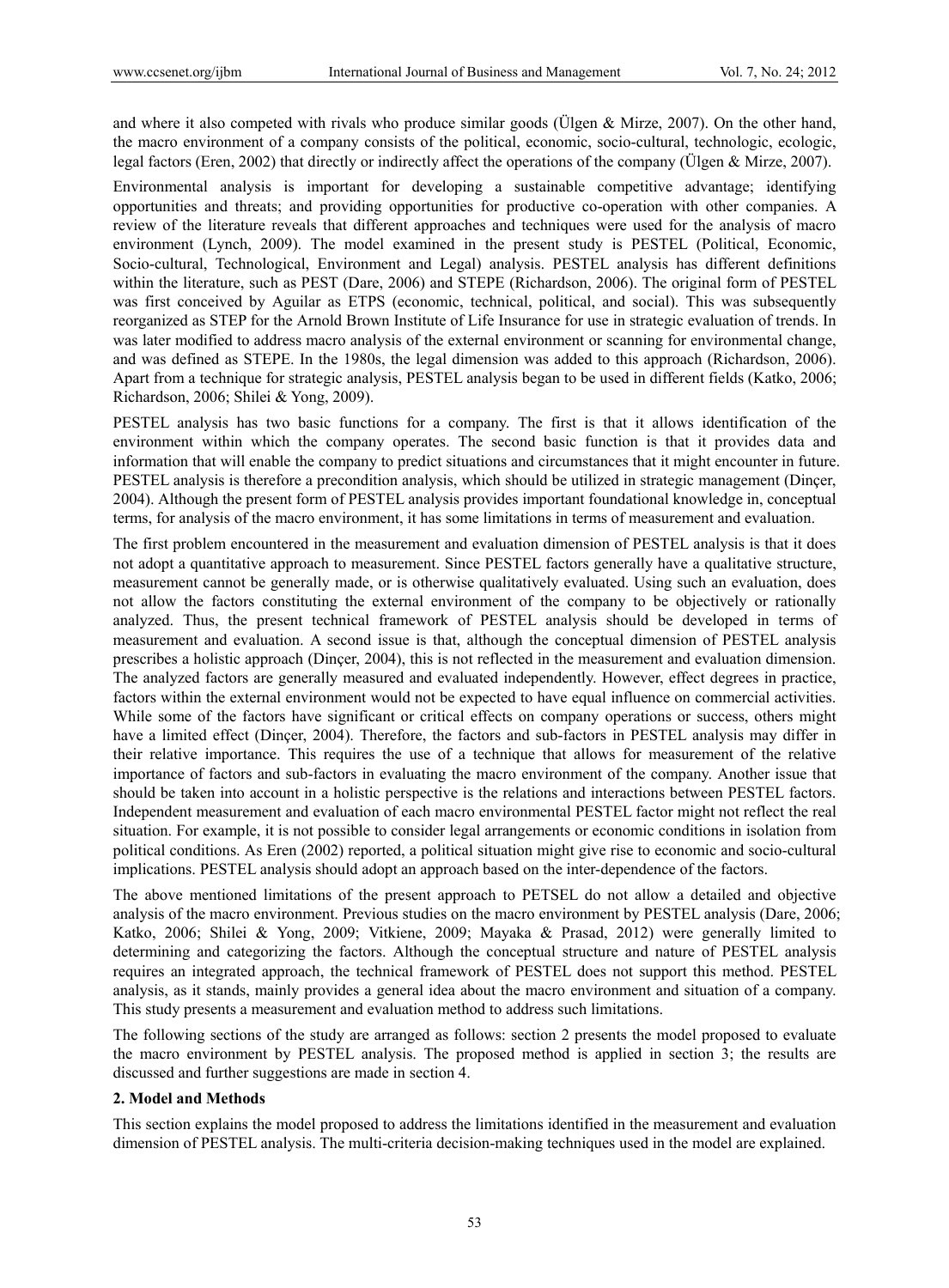# *2.1 Proposed Model for PESTEL Analysis*

The steps of the proposed PESTEL model are as follows:

Step 1: Identifying PESTEL factors and sub-factors and the form of hierarchic structure of PESTEL model.

Step 2: Determining and mapping the potential inter-dependences between PESTEL factors by DEMATEL (Decision Making Trial and Evaluation Laboratory).

Step 3: Determining the local weights of independent PESTEL factors.

Step 4: Determining the inner dependence matrix of PESTEL factors based on the DEMATEL digraph.

Step 5: Calculating the interdependent weights by ANP (Analytic Network Process)

Step 6: Determining the PESTEL sub-factors weights by AHP (Analytic Hierarchy Process).

Step 7: Determining the global weights by multiplying the weights in step 5 by those in step 6.

Step 8: Evaluating the PESTEL sub-factors and calculating the macro environment level by multiplying global weights of sub-factors by evaluation values. Depending on the value calculated for the macro environment, the following decisions are made:

- $\bullet$  0.80  $\leq$  macro environment level  $\leq$  1.00: The macro environment is highly supportive of the company's current aims.
- $\bullet$  0.60  $\leq$  macro environment level $\leq$  0.80: The macro environment is good for the company's current aims.
- $\bullet$  0.40  $\leq$  macro environment level  $\leq$  0.60: The macro environment is moderate for the company's aims.
- $0.0 \leq$  macro environment level $\leq 0.40$ . The macro environment is not supportive of the company's aims.

# *2.2 Methods*

The DEMATEL, AHP, and ANP methods were used in applying the proposed model. Dependences and relations between PESTEL factors were determined by the DEMATEL method. The local and global weights of PESTEL factors and sub-factors were calculated by the AHP and ANP methods.

## 2.2.1 DEMATEL

The DEMATEL method was originally developed by the Science and Human Affairs Program of the Battelle Memorial Institute of Geneva, between 1972 and 1976. It was designed to study and resolve complicated and intertwined problems (Tzeng, Chiang, & Li, 2007; Wu, 2008). This method is one of the structural modeling techniques that can identify the interdependences among the elements of a problem through a casual diagram by representing the basic concept of contextual relationships and the strengths of the influences among the factors (Tzeng et al., 2007; Wu & Lee, 2007; Wu, 2008). The procedure used for the DEMATEL method based on Tzeng et al. (2007), Liou, Tzeng, and Chang (2007), Wu and Lee (2007) and Wu (2008), as follows:

Step 1: Compute the average matrix. Each respondent was asked to evaluate the direct influence between any two factors on an integer scale ranging from 0 to 4, where higher value indicates greater influence.  $X_{ii}$  represents the degree to which the respondent thinks factor i affects factor j. For i=j the diagonal elements are set to zero. For each respondent, an nxn non-negative matrix can be stated as  $X^k = [X_{ij}]$ , where, k is the number of respondents with 1 \le \le \le H, and n is the number of factors. Thus,  $X^1$ ,  $X^2$ ,  $X^3$ , ......  $X^H$  are the matrices from H respondents. To take into account all opinions from H respondents, the average matrix  $A=[a_{ii}]$  is as follows:

$$
a_{ij} = \frac{1}{H} \sum_{k=1}^{H} x_{ij}^k
$$
 (1)

Step 2: Calculate the normalized initial direct-relation matrix. Normalize the initial direct matrix D by D=AxS,

where,  $S = \frac{1}{\max_{1 \le i \le n} \sum_{j=1}^{n} a_{ij}}$ . Each element in matrix D falls between zero and one.

Step 3: Calculate the total relation matrix T by  $T=D(I-D)^{-1}$ , where I is the identity matrix. Define r and c can be to be nx1 and 1xn vectors representing the sum of rows and sum of columns of matrix T, respectively. Suppose  $r_i$ be to be the sum of the ith row in matrix T, then  $r_i$  summarizes both the direct and indirect effects of factor to the on the other factors. If  $c_i$  denotes the sum of the jth column in matrix T, then  $c_i$  shows both direct and indirect effects on factor j from the other factors. When  $i=i$  the sum  $(r_i+c_i)$  shows the total effects given and received by factor. Thus  $(r_i+c_i)$  indicates the degree of importance that factor i plays in the entire system. In contrast, the reciprocal  $(r_i-c_i)$  depicts the net effect that factor i contributes to the system. Moreover, if  $(r_i-c_i)$  is positive, factor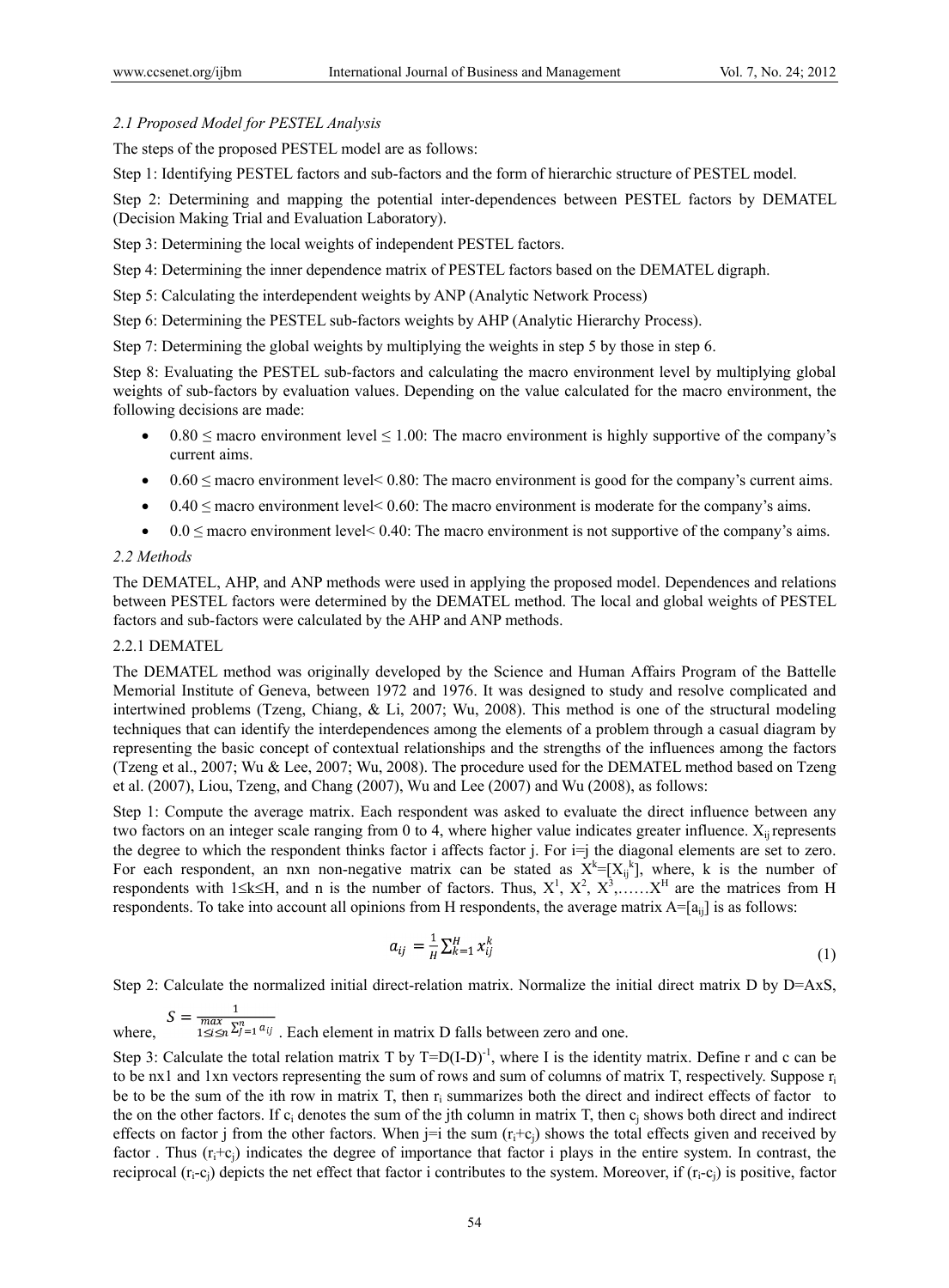is a net cause; if  $(r_i-c_i)$  is negative, factor i is a net receiver or result (Liou et al., 2007).

Step 4: Set a threshold value to obtain the digraph. Because matrix T provides information on how one factor affects another, it is necessary for a decision maker to set up a threshold value to filter out some negligible effects. Only the effects greater than the threshold value are chosen and shown in the digraph. The digraph can be acquired by mapping the dataset of  $(r+c, r-c)$ .

#### 2.2.2 AHP and ANP

AHP was first developed by Saaty (1980), and used in decision-making processes related to different areas. AHP is regarded as the most convenient method for solving complicated problems, and was therefore used in several studies (Bayazit & Karpak, 2007; Cheng & Li, 2007). The original assumption of AHP is independence of criteria (Saaty & Takizawa, 1986; Saaty, 1996; Meade & Sarkis, 1998). However, many decision-making problems cannot always be structured hierarchically; among the elements of a problem, there can be interaction and dependence (Saaty & Takizawa, 1986; Saaty, 1996; Lee & Kim, 2000; Yüksel & Dağdeviren, 2007). Structuring a problem that includes functional dependence and allows for feedback among clusters is defined as a network system. Saaty (1996) proposed the use of ANP to solve the problem of dependence among alternatives or criteria. The main difference between AHP and ANP is that ANP is capable of handling interrelationships between the decision levels and attributes by obtaining the composite weights through the development of a ''supermatrix". The supermatrix is a partitioned matrix, where each sub matrix is formed of a set of relationships between two elements or clusters in a connection network structure (Shyur, 2006). In the literature, the process of ANP was defined in different steps (Bayazit & Karpak, 2007; Cheng & Li, 2007). In this study, the ANP process includes three sub-steps, according to the method proposed by Shyur (2006):

Step 1: Base on independence among criteria, decision makers evaluate all criteria pairwise. Decision makers respond to questions such as: "which criteria should be emphasized more in a macro environment, and how much more?" Their responses were evaluated according to Saaty's 1–9 scale (Table 1). Each pair of criteria is judged only once. A reciprocal value will be automatically assigned to the reverse comparison. Once the pairwise comparisons were completed, the local weight vector w1 was computed as the unique solution to

$$
Aw_1 = \lambda_{\max} w_1 \tag{2}
$$

where λmax is the largest eigenvalue of the pairwise comparison matrix A. The obtained vector was further normalized by dividing each value by its column total to represent the normalized local weight vector w2.

| Intensity of Importance Definition      |                                                                                                                                                                              | Explanation                                                                    |  |  |  |
|-----------------------------------------|------------------------------------------------------------------------------------------------------------------------------------------------------------------------------|--------------------------------------------------------------------------------|--|--|--|
|                                         | Equal importance                                                                                                                                                             | Two activities contribute equally to the objective                             |  |  |  |
| 3                                       | Moderate importance                                                                                                                                                          | Experience and judgment slightly favor one over another                        |  |  |  |
| 5                                       | Strong importance                                                                                                                                                            | Experience and judgment strongly favor one over another                        |  |  |  |
| 7                                       | Very strong importance                                                                                                                                                       | Activity is strongly favored and its dominance is<br>demonstrated in practice. |  |  |  |
| 9                                       | Absolute importance                                                                                                                                                          | importance of one over another affirmed on the highest<br>possible order       |  |  |  |
| 2,4,6,8                                 | Intermediate values                                                                                                                                                          | Used to represent compromise between the priorities listed<br>above            |  |  |  |
| Reciprocal of above<br>non-zero numbers | if activity $i$ has one of the above non-zero numbers assigned to it when compared<br>with activity <i>j</i> , then <i>j</i> has the reciprocal value when compared with $i$ |                                                                                |  |  |  |

Table 1. Saaty's 1–9 scale for AHP (Saaty, 1996)

Step 2: The effects of the interdependence that exists between the evaluation criteria were resolved. The impacts of all criteria on each other are also analyzed using pairwise comparisons. Questions such as: "*which criterion will influence criterion 1 more: criterion 2 or criterion 3; and by how much more?*" were answered. Different pairwise comparison matrices were formed for each of the criteria. These pairwise comparison matrices were needed to identify the relative impacts of the interdependent relationships among the criteria. The normalized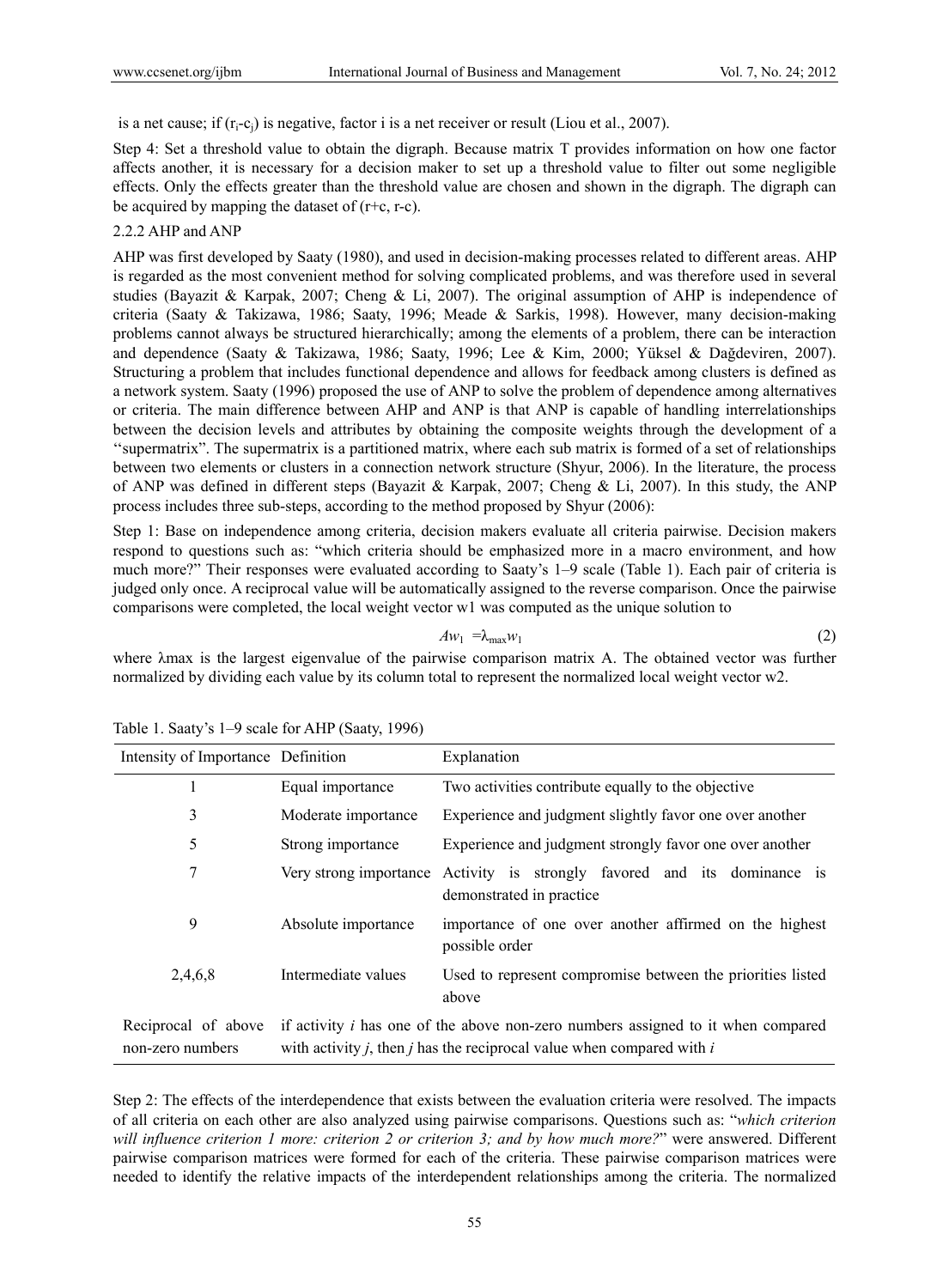principal eigenvectors for these matrices were calculated and shown as column components in interdependence weight matrix of criteria B, where zeros were assigned to the eigenvector weights of the criteria, from which a given criterion is given.

Step 3: The interdependence weights of the criteria were calculated by synthesizing the results from the previous two steps, as follows:

$$
w_c = B w_2^T. \tag{3}
$$

### **3. Application of the Proposed PESTEL Analysis Model**

The proposed PESTEL model was evaluated via a case study of a company based in Ankara, Turkey. First, an expert team was organized, consisting of two managers of the company and the researcher. The response data used in the study reflected the views of expert team. The application of the proposed model was performed according to the steps in section 2.1.

Step 1: Identifying PESTEL factors and sub-factors to form a hierarchical structure of PESTEL model.

In this step, the relevant PESTEL factors and sub-factors were decided. PESTEL factors are derived from the themes: political, economic, socio-cultural, technological, environmental, and legal factors. However, because these factors do not enable detailed analysis of the macro environment of the company, the expert team identified detailed sub-factors that were relevant to the targets and aims of the company. Sub-factors were categorized according to the literature (Dinçer, 2004; Ülgen & Mirze, 2007; Lynch, 2009), as follows:

Politic Sub-factors (POL)

- ‐ Relations with European Union (POL1)
- ‐ Regional relations (POL2)
- ‐ Democratization process (POL3)
- ‐ Developments in north Africa and middle east (POL4)
- ‐ Political stability (POL5)

Economic sub-factors (ECO)

- National income (ECO1)
- ‐ Investment incentives (ECO2)
- ‐ Monetary policy (ECO3)
- ‐ Fiscal policy (ECO4)
- ‐ Foreign investment (ECO5)
- ‐ Current deficit (ECO6)
- ‐ Energy cost (ECO7)
- ‐ Foreign debt (ECO8)
- Unemployment (ECO9)

Social-cultural sub-factors (SOC)

- Life style (SOC1)
- ‐ Level of education (SOC2)
- ‐ Awareness of citizenship (SOC3)
- Obey the rules (SOC4)
- Will to work of the people (SOC5)
- Democracy culture (SOC6)

Technological sub-factors (TEC)

- ‐ Technologic investment policies of government (TEC1)
- ‐ New patents (TEC2)
- ‐ Support the research and development activities by government (TEC3)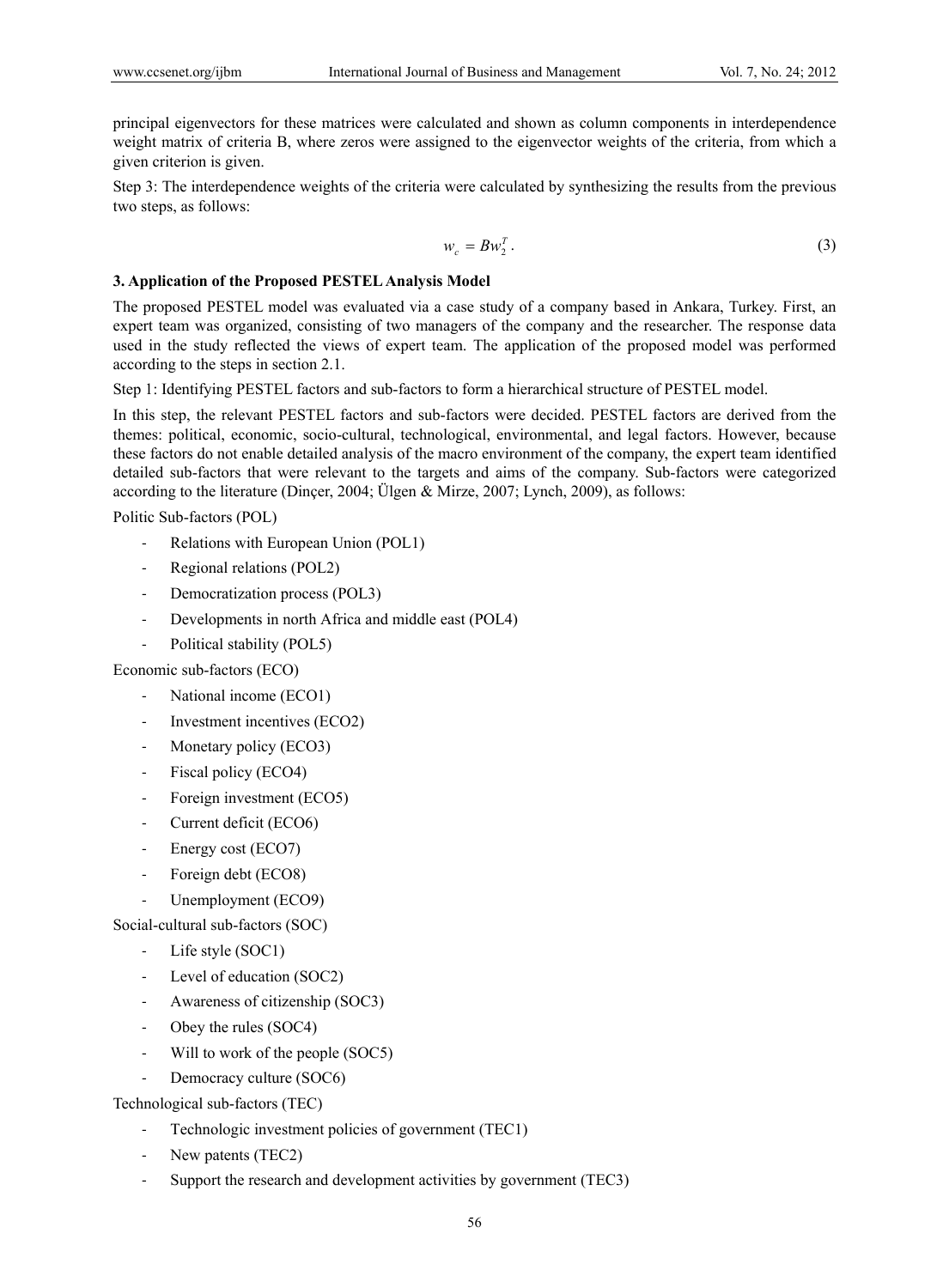- ‐ Adaptation to new technologies (TEC4)
- ‐ Rate of change in technology (TEC5)

Environmental sub-factors (ENV)

- ‐ Transportation infrastructure (ENV1)
- ‐ Traffic safety (ENV2)
- ‐ Public health (ENV3)
- ‐ Urbanization level (ENV4)
- ‐ Disaster management (ENV5)
- Green issues (ENV6)

Legal sub-factors (LEG)

- ‐ Competition laws (LEG1)
- ‐ Judicial system (LEG2)
- ‐ Consumer rights (LEG3)
- ‐ Implementation of laws (LEG4)
- ‐ International treaties (LEG5)

Secondly, the hierarchical structure of factors and sub-factors was formed, as seen in Figure 1. The model consists of three levels. The first level includes the objective function that is "to analyze the company's macro environment". The second level contains the 6 main factors of the PESTEL analysis. The second level of the model also displays potential relationships between PESTEL factors. The third level of the model consists of 36 sub-factors clustered within the main factors.



Figure 1. The hierarchical model of PESTEL

Step 2: The potential dependences among PESTEL factors were identified and mapped via DEMATEL. Thus, the initial direct-relation matrix (A) was formed according to the views of the expert team.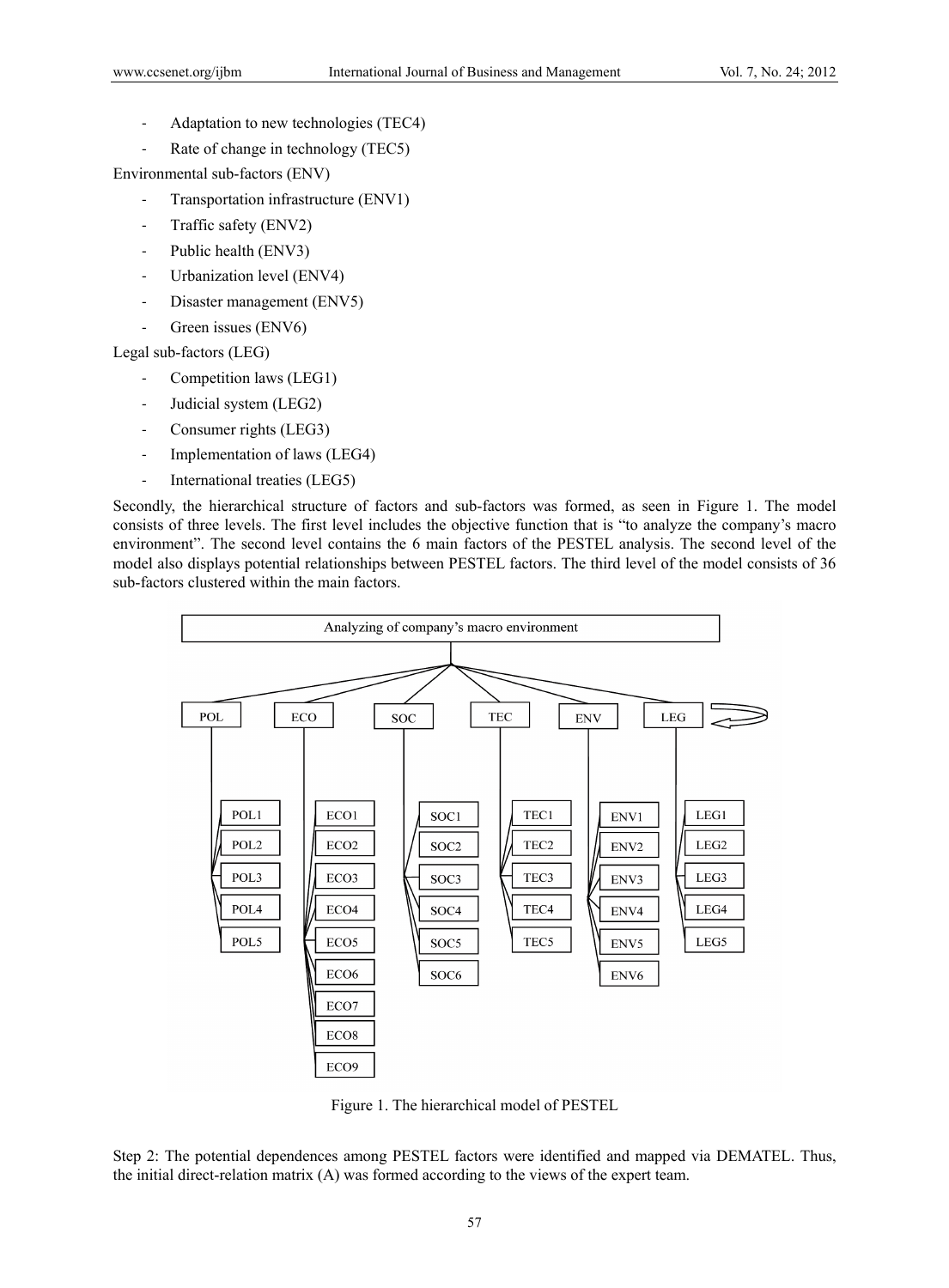$$
A = \begin{bmatrix} 0 & 4 & 2 & 0 & 1 & 4 \\ 2 & 0 & 3 & 2 & 1 & 2 \\ 3 & 2 & 0 & 0 & 3 & 1 \\ 0 & 3 & 1 & 0 & 1 & 2 \\ 1 & 1 & 0 & 1 & 0 & 2 \\ 2 & 1 & 1 & 1 & 2 & 0 \end{bmatrix}
$$

The initial direct-relation matrix was then normalized, as shown in D.

|  | $\begin{bmatrix} 0 & 0.364 & 0.182 & 0 & 0.091 & 0.364 \ 0.182 & 0 & 0.273 & 0.182 & 0.091 & 0.182 \ 0.273 & 0.182 & 0 & 0 & 0.273 & 0.091 \ 0 & 0.273 & 0.091 & 0 & 0.091 & 0.182 \ 0.091 & 0.091 & 0 & 0.091 & 0 & 0.182 \ 0.182 & 0.091 & 0.091 & 0.091 & 0.182 & 0 \end{$ |  |  |
|--|-------------------------------------------------------------------------------------------------------------------------------------------------------------------------------------------------------------------------------------------------------------------------------|--|--|
|  |                                                                                                                                                                                                                                                                               |  |  |
|  |                                                                                                                                                                                                                                                                               |  |  |

Matrix T was then calculated as follows:

$$
T = D(I - D)^{-1} = \begin{bmatrix} 0.580 & 0.924 & 0.657 & 0.312 & 0.612 & 0.971 \\ 0.663 & 0.596 & 0.664 & 0.412 & 0.565 & 0.770 \\ 0.688 & 0.692 & 0.397 & 0.246 & 0.651 & 0.666 \\ 0.365 & 0.624 & 0.399 & 0.204 & 0.414 & 0.577 \\ 0.329 & 0.378 & 0.227 & 0.224 & 0.233 & 0.474 \\ 0.504 & 0.502 & 0.385 & 0.267 & 0.484 & 0.446 \end{bmatrix}
$$

Direct and indirect effects between PESTEL factors are shown in Table 2; the threshold value is 0.502.

|  |  | Table 2. The sum of influences given and received among PESTEL factors |  |
|--|--|------------------------------------------------------------------------|--|
|  |  |                                                                        |  |
|  |  |                                                                        |  |
|  |  |                                                                        |  |

| <b>PESTEL Factors</b> | $D+R$   | D-R      |
|-----------------------|---------|----------|
| Political             | 7.185   | 0.927    |
| Economic              | 7.386   | $-0.045$ |
| Socio-cultural        | 6.066   | 0.611    |
| Technological         | 4 2 4 8 | 0.919    |
| Environmental         | 4.822   | $-1.094$ |
| Legal                 | 6493    | $-1318$  |
|                       |         |          |

The results of the DEMATEL analysis are shown in Figure 2. When the digraph of relations among PESTEL factors was analyzed, it was found that the political factor is affected by the socio-cultural, legal, and economic factors. In addition, the political factor has inner dependency. The economic factor has inner dependency, and is affected by the political, socio-cultural, technological, and legal factors. The socio-cultural factor is affected by the economic and politic factors. The technological factor was found to be independent of the other PESTEL factors. The environmental factor is affected by the socio-cultural, political, economic, and legal factors. All of the other PESTEL factors affected the legal factors. As can be seen from Figure 2, the analysis suggests that the PESTEL factors are not independent of each other.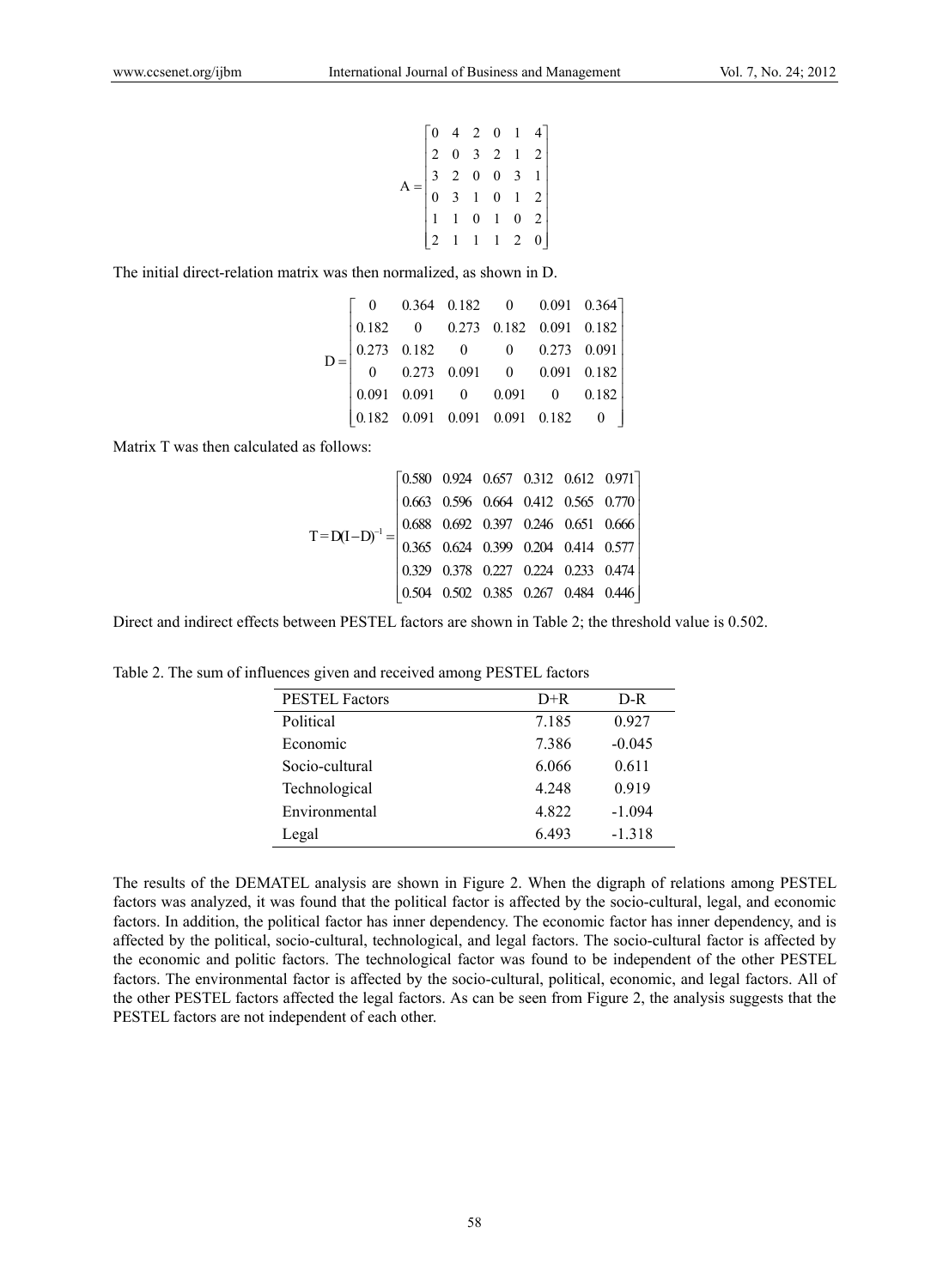

Figure 2. The digraph of showing causal relations among PESTEL factors

Step 3: Determining the local weights of the independent PESTEL factors.

In this step, the local weights of PESTEL factors were calculated. A pairwise comparison matrix was then formed by the expert team by using Saaty's scale (Table 1).The local weights of PESTEL factors based on the non-relations are given in Table 3. The consistency ratio (CR) of pairwise comparison matrix was calculated, and is shown in the last row of Table 3.

|                   | Table 3. Pairwise comparison matrix of PESTEL factors by assuming that there is no dependence among them |  |  |  |
|-------------------|----------------------------------------------------------------------------------------------------------|--|--|--|
| and local weights |                                                                                                          |  |  |  |

| <b>PESTEL Factors</b> | POL | ECO | <b>SOC</b> | TEC | <b>ENV</b> | <b>LEG</b>     | Weights |
|-----------------------|-----|-----|------------|-----|------------|----------------|---------|
| Political (POL)       |     | 1/2 | 2          | 3   | 3          | 3              | 0.243   |
| Economic (ECO)        |     |     | 3          | 4   | 2          | $\overline{2}$ | 0.303   |
| Social (SOC)          |     |     |            | 2   | 3          | 1/3            | 0.124   |
| Technological (TEC)   |     |     |            |     | 2          | 1/2            | 0.083   |
| Environmental (ENV)   |     |     |            |     |            | 1/3            | 0.071   |
| Legal $(LEG)$         |     |     |            |     |            |                | 0.176   |
| $CR = 0.07$           |     |     |            |     |            |                |         |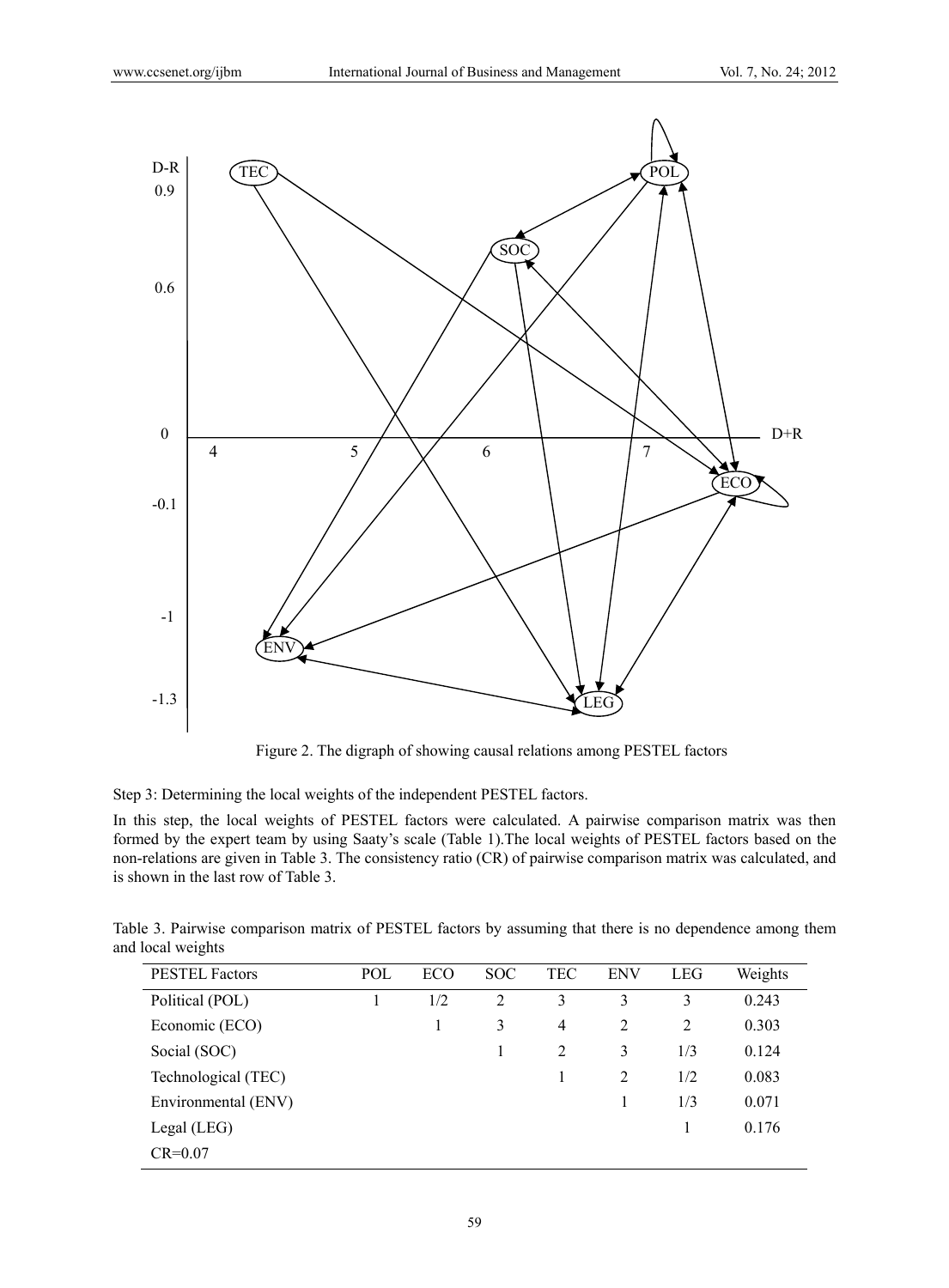Step 4: Determining the inner dependence matrix of PESTEL factors based on the digraph derived using DEMATEL.

Determining of the inner dependence matrix pairwise comparison matrices took account of Figure 2. Inner dependence matrices are given in Tables 4–8; consistency ratios are indicated in the last row of each table.

Table 4. The inner dependence matrix of the factors with respect to political factor

| <b>PESTEL Factors</b> | POL | ECO | SOC. | LEG | Weights |
|-----------------------|-----|-----|------|-----|---------|
| Political (POL)       |     | 1/3 |      |     | 0.222   |
| Economic (ECO)        |     |     |      |     | 0.554   |
| Social (SOC)          |     |     |      | 3   | 0.147   |
| $Legal$ (LEG)         |     |     |      |     | 0.077   |
| $CR = 0.04$           |     |     |      |     |         |

Table 5. The inner dependence matrix of the factors with respect to economic factor

| <b>PESTEL Factors</b> | POL | ECO | <b>SOC</b>     | TEC | LEG | Weights |
|-----------------------|-----|-----|----------------|-----|-----|---------|
| Political (POL)       |     | 1/3 | $\mathfrak{D}$ | 2   | 3   | 0.204   |
| Economic (ECO)        |     |     | 5              | 4   | 5   | 0.486   |
| Social (SOC)          |     |     |                |     | 2   | 0.134   |
| Technological (TEC)   |     |     |                |     | 2   | 0.107   |
| Legal (LEG)           |     |     |                |     |     | 0.070   |
| $CR = 0.02$           |     |     |                |     |     |         |

Table 6. The inner dependence matrix of the factors with respect to social factors

| <b>PESTEL Factors</b> | POL. | ECO | Weights |
|-----------------------|------|-----|---------|
| Political (POL)       |      | 1/2 | 0.333   |
| Economic (ECO)        |      |     | 0.667   |
| $CR = 0.00$           |      |     |         |

Table 7. The inner dependence matrix of the factors with respect to environmental factors

| <b>PESTEL Factors</b> |  | POL ECO SOC LEG |     |     | Weights |  |  |
|-----------------------|--|-----------------|-----|-----|---------|--|--|
| Political (POL)       |  | 1/2             | 1/3 | 1/5 | 0.085   |  |  |
| Economic (ECO)        |  |                 | 1/2 | 1/4 | 0.140   |  |  |
| Social (SOC)          |  |                 |     | 1/3 | 0.233   |  |  |
| $Legal$ (LEG)         |  |                 |     |     | 0.542   |  |  |
| $CR = 0.01$           |  |                 |     |     |         |  |  |

Table 8. The inner dependence matrix of the factors with respect to legal factors

| <b>PESTEL Factors</b> | POL. | ECO |   | SOC TEC ENV |     | Weights |
|-----------------------|------|-----|---|-------------|-----|---------|
| Political (POL)       |      |     | 3 |             | 3   | 0.354   |
| Economic (ECO)        |      |     |   | 1/3         | 1/3 | 0.116   |
| Social (SOC)          |      |     |   | 1/2         | 1/4 | 0.079   |
| Technological (TEC)   |      |     |   |             | 1/2 | 0.188   |
| Environmental (ENV)   |      |     |   |             |     | 0.263   |
| $CR = 0.08$           |      |     |   |             |     |         |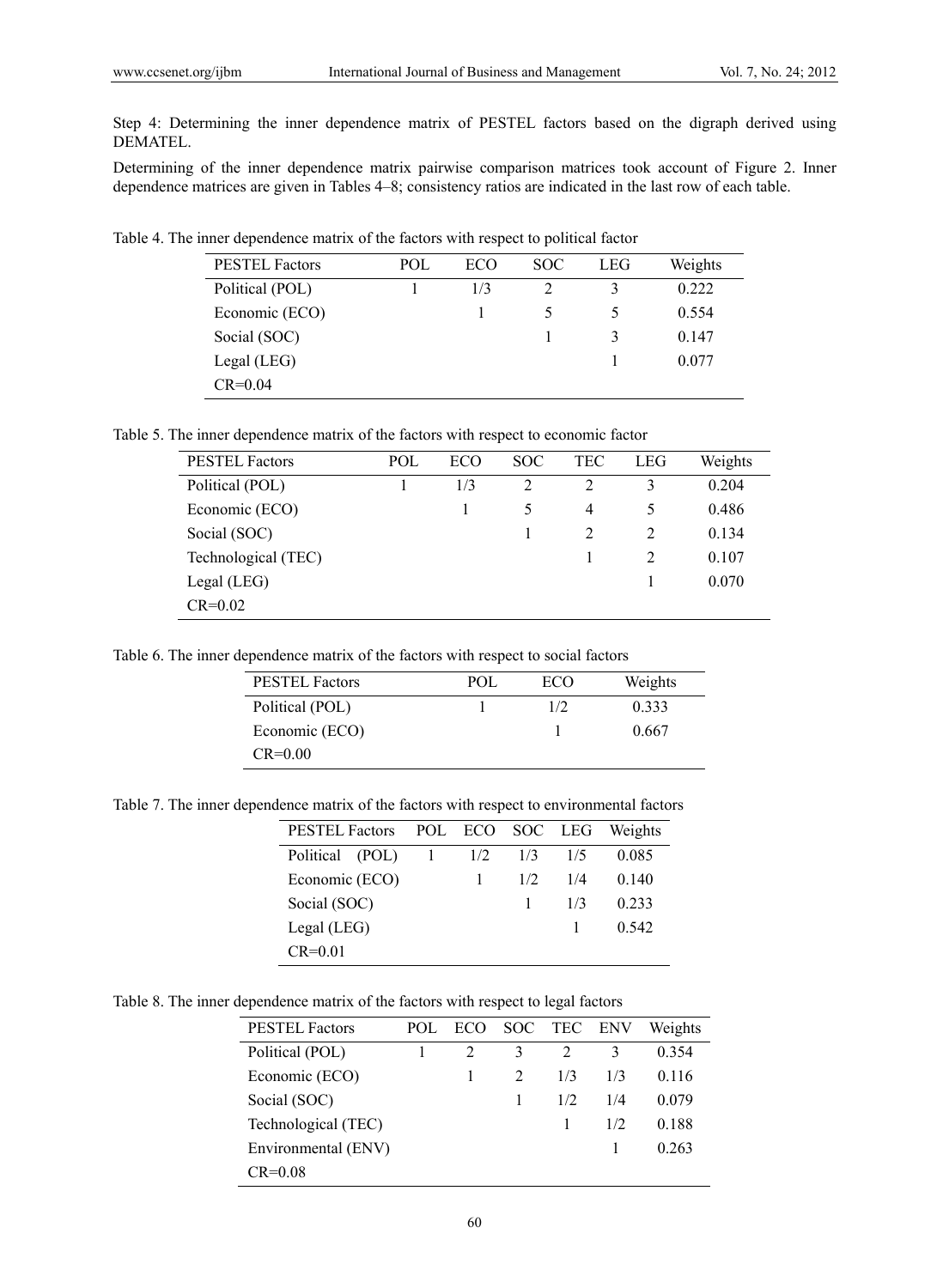The inner dependence matrix of the PESTEL factors (ID) was formed according to the weights of the inner dependence of the factors, as follows:

|  | $\text{ID} = \begin{bmatrix} 0.222 & 0.204 & 0.333 & 0.166 & 0.085 & 0.354 \\ 0.554 & 0.486 & 0.667 & 0.166 & 0.140 & 0.116 \\ 0.147 & 0.134 & 0 & 0.166 & 0.233 & 0.079 \\ 0 & 0.107 & 0 & 0.166 & 0 & 0.188 \end{bmatrix}$ |  |  |
|--|------------------------------------------------------------------------------------------------------------------------------------------------------------------------------------------------------------------------------|--|--|
|  | $\begin{bmatrix} 0 & 0 & 0 & 0.166 & 0 & 0.263 \\ 0.077 & 0.070 & 0 & 0.166 & 0.542 & 0 \end{bmatrix}$                                                                                                                       |  |  |
|  |                                                                                                                                                                                                                              |  |  |

Step 5: Calculating the interdependent weights.

Interdependent weights of the PESTEL factors were calculated by multiplying the local weights found in the third step by the inner dependence matrix (ID) determined in the fourth step. The interdependent local weights of the PESTEL factors were calculated as follows:

|                     |      |                                   |  | $\lceil \text{POL} \rceil$ $\lceil 0.222 \quad 0.204 \quad 0.333 \quad 0.166 \quad 0.085 \quad 0.354 \rceil$ $\lceil 0.243 \rceil$ $\lceil 0.239 \rceil$ |  |  |                     |
|---------------------|------|-----------------------------------|--|----------------------------------------------------------------------------------------------------------------------------------------------------------|--|--|---------------------|
|                     | ECO. |                                   |  | $0.554$ 0.486 0.667 0.166 0.140 0.116 0.303 0.408                                                                                                        |  |  |                     |
|                     | SOC  | 0.147                             |  | $0.134$ 0   0.166  0.233  0.079 $\vert$ 0.124 $\vert$ 0.120 $\vert$                                                                                      |  |  |                     |
| W <sub>PESTEL</sub> | TEC  | $\begin{array}{cc} \n\end{array}$ |  | $0.107$ 0 0.166 0 0.188   0.083                                                                                                                          |  |  | $\vert 0.079 \vert$ |
|                     | ENV  |                                   |  | $0 \t 0 \t 0.166 \t 0 \t 0.263$                                                                                                                          |  |  | 0.071     0.060     |
|                     | LEG. |                                   |  | $0.070$ 0 0.166 0.542 0   0.176   0.092                                                                                                                  |  |  |                     |

Step 6: Determining the PESTEL sub-factors weights by AHP.

This step consists of the formation of pairwise comparison matrixes of PESTEL sub-factors, evaluation of each matrix (scale range 1–9) according to the views of the expert team, calculation of local weights, and determination of the consistency ratio.

Table 9. Pairwise comparison matrix of politic sub-factors and weights

| Politic Sub-factors | POL <sub>1</sub> | POL <sub>2</sub> | POL <sub>3</sub> | POL <sub>4</sub> | POL <sub>5</sub> | Weights |
|---------------------|------------------|------------------|------------------|------------------|------------------|---------|
| POL <sub>1</sub>    |                  | 1/3              |                  | 1/3              | 1/3              | 0.089   |
| POL <sub>2</sub>    |                  |                  | 3                | 2                | 1/2              | 0.265   |
| POL3                |                  |                  |                  | 1/3              | 1/3              | 0.089   |
| POL <sub>4</sub>    |                  |                  |                  |                  | 1/2              | 0.206   |
| POL5                |                  |                  |                  |                  |                  | 0.351   |
| $CR = 0.03$         |                  |                  |                  |                  |                  |         |

Table 10. Pairwise comparison matrix of economic sub-factors and weights

| Economic Sub-factors ECO1 ECO2 ECO3 |   |     | ECO4 | ECO <sub>5</sub> | ECO <sub>6</sub> | ECO7           | ECO <sub>8</sub> | ECO <sub>9</sub> | Weights |
|-------------------------------------|---|-----|------|------------------|------------------|----------------|------------------|------------------|---------|
|                                     |   |     |      |                  |                  |                |                  |                  |         |
| ECO1                                | 4 | 3   | 3    | 5                | 3                | $\overline{2}$ | 3                | 2                | 0.242   |
| ECO <sub>2</sub>                    | 1 | 1/3 | 1/3  | 1/2              | 1/5              | 1/6            | 1/3              | 1/3              | 0.031   |
| ECO <sub>3</sub>                    |   |     | 2    | 3                | 2                | 1/2            | 2                | 2                | 0.128   |
| ECO <sub>4</sub>                    |   |     |      | 2                | 1/3              | 1/3            | 1/2              | 1/2              | 0.062   |
| ECO <sub>5</sub>                    |   |     |      |                  | 1/2              | 1/4            | 1/3              | 1/3              | 0.042   |
| ECO <sub>6</sub>                    |   |     |      |                  | 1                | 1/2            | 3                | 2                | 0.128   |
| ECO7                                |   |     |      |                  |                  | 1              | 2                | 3                | 0.188   |
| ECO <sub>8</sub>                    |   |     |      |                  |                  |                |                  | 1/2              | 0.081   |
| ECO <sub>9</sub>                    |   |     |      |                  |                  |                |                  | 1                | 0.097   |
| $CR = 0.04$                         |   |     |      |                  |                  |                |                  |                  |         |

61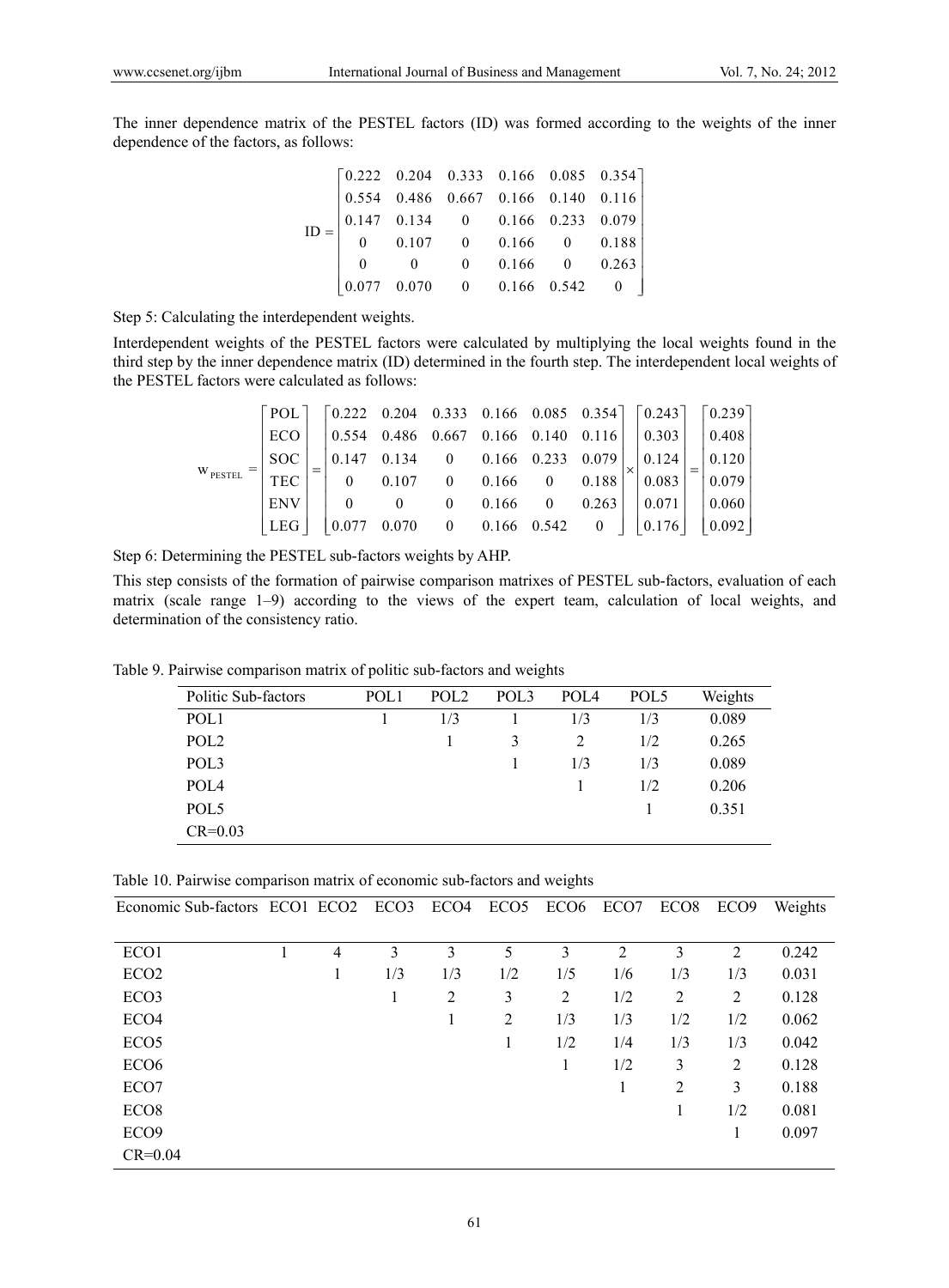|  |  |  |  |  |  |  | Table 11. Pairwise comparison matrix of social sub-factors and weights |
|--|--|--|--|--|--|--|------------------------------------------------------------------------|
|--|--|--|--|--|--|--|------------------------------------------------------------------------|

| Social Sub-factors | SOC <sub>1</sub> | SOC <sub>2</sub> | SOC <sub>3</sub> | SOC <sub>4</sub> | SOC <sub>5</sub> | SOC <sub>6</sub> | Weights |
|--------------------|------------------|------------------|------------------|------------------|------------------|------------------|---------|
| SOC1               |                  | 1/5              | 2                | 1/4              | 1/4              | 1/5              | 0.054   |
| SOC <sub>2</sub>   |                  |                  | 6                | 3                | 3                | 2                | 0.354   |
| SOC3               |                  |                  | 1                | 1/5              | 1/4              | 1/5              | 0.039   |
| SOC <sub>4</sub>   |                  |                  |                  | 1                | 1/2              | 1/3              | 0.135   |
| SOC <sub>5</sub>   |                  |                  |                  |                  |                  | 2                | 0.209   |
| SOC <sub>6</sub>   |                  |                  |                  |                  |                  |                  | 0.209   |
| $CR = 0.06$        |                  |                  |                  |                  |                  |                  |         |

Table 12. Pairwise comparison matrix of technological sub-factors and weights

| Technological Sub-factors | TEC1 | TEC <sub>2</sub> | TEC <sub>3</sub> | TEC <sub>4</sub> | TEC <sub>5</sub> | Weights |
|---------------------------|------|------------------|------------------|------------------|------------------|---------|
| TEC1                      |      | 3                | 1/3              | 1/4              | 1/3              | 0.100   |
| TEC <sub>2</sub>          |      |                  | 1/5              | 1/6              | 1/4              | 0.049   |
| TEC <sub>3</sub>          |      |                  |                  | 2                | 3                | 0.383   |
| TEC <sub>4</sub>          |      |                  |                  |                  | $\overline{2}$   | 0.288   |
| TEC <sub>5</sub>          |      |                  |                  |                  |                  | 0.179   |
| $CR = 0.05$               |      |                  |                  |                  |                  |         |

Table 13. Pairwise comparison matrix of environmental sub-factors and weights

| <b>Environmental Sub-factors</b> | ENV1 | ENV2 ENV3 |     | ENV4 | ENV5 | ENV6           | Weights |
|----------------------------------|------|-----------|-----|------|------|----------------|---------|
| ENV1                             |      | 8         | 2   | 1/2  | 3    | 3              | 0.284   |
| ENV <sub>2</sub>                 |      | 1         | 1/2 | 1/3  | 1/2  | 2              | 0.078   |
| ENV3                             |      |           |     | 1/2  | 2    | 3              | 0.161   |
| ENV4                             |      |           |     |      | 3    | $\overline{4}$ | 0.312   |
| ENV <sub>5</sub>                 |      |           |     |      |      | 2              | 0.104   |
| ENV <sub>6</sub>                 |      |           |     |      |      |                | 0.060   |
| $CR = 0.05$                      |      |           |     |      |      |                |         |

Table 14. Pairwise comparison matrix of legal sub-factors and weights

| Legal Sub-factors | LEG1 | LEG <sub>2</sub> | LEG3           | LEG4 | LEG5 | Weights |
|-------------------|------|------------------|----------------|------|------|---------|
| LEG1              |      | 1/3              | $\overline{c}$ | 1/3  | 1/2  | 0.109   |
| LEG <sub>2</sub>  |      |                  | 3              | 2    | 3    | 0.374   |
| LEG3              |      |                  |                | 1/3  | 1/4  | 0.074   |
| LEG4              |      |                  |                |      | 1/2  | 0.204   |
| LEG5              |      |                  |                |      |      | 0.239   |
| $CR = 0.06$       |      |                  |                |      |      |         |

Step 7: Global weights were computed by multiplying the interdependent weights of the factors (obtained in step 5) by the local weight factors (step 6). The results are shown in the last column of Table 15.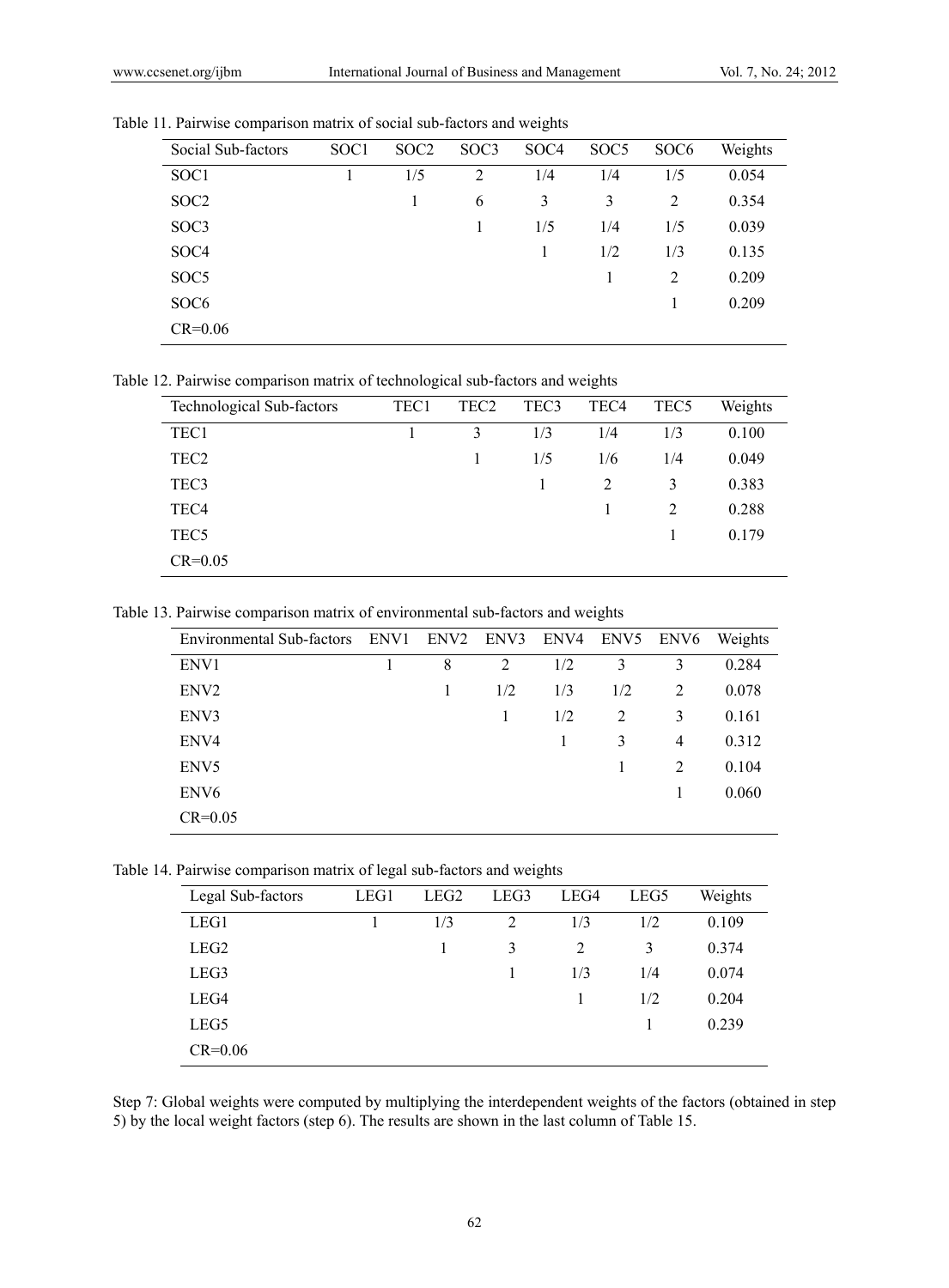| PESTEL factors | Interdependent weights PESTEL sub-factors Local weights |                  |       | Global weights |
|----------------|---------------------------------------------------------|------------------|-------|----------------|
|                | 0.239                                                   | POL1             | 0.089 | 0.022          |
|                |                                                         | POL <sub>2</sub> | 0.265 | 0.064          |
| Politic        |                                                         | POL3             | 0.089 | 0.022          |
|                |                                                         | POL4             | 0.206 | 0.05           |
|                |                                                         | POL5             | 0.351 | 0.083          |
|                | 0.408                                                   | ECO1             | 0.242 | 0.098          |
|                |                                                         | ECO <sub>2</sub> | 0.031 | 0.012          |
|                |                                                         | ECO <sub>3</sub> | 0.128 | 0.052          |
|                |                                                         | ECO <sub>4</sub> | 0.062 | 0.026          |
| Economic       |                                                         | ECO <sub>5</sub> | 0.042 | 0.017          |
|                |                                                         | ECO <sub>6</sub> | 0.128 | 0.052          |
|                |                                                         | ECO7             | 0.188 | 0.076          |
|                |                                                         | ECO <sub>8</sub> | 0.081 | 0.033          |
|                |                                                         | ECO <sub>9</sub> | 0.097 | 0.039          |
|                | 0.120                                                   | SOC1             | 0.054 | 0.007          |
|                |                                                         | SOC <sub>2</sub> | 0.354 | 0.044          |
| Social         |                                                         | SOC3             | 0.039 | 0.006          |
|                |                                                         | SOC <sub>4</sub> | 0.135 | 0.017          |
|                |                                                         | SOC <sub>5</sub> | 0.209 | 0.025          |
|                |                                                         | SOC <sub>6</sub> | 0.209 | 0.025          |
|                | 0.079                                                   | TEC1             | 0.100 | 0.008          |
|                |                                                         | TEC <sub>2</sub> | 0.049 | 0.004          |
| Technological  |                                                         | TEC <sub>3</sub> | 0.383 | 0.03           |
|                |                                                         | TEC4             | 0.288 | 0.022          |
|                |                                                         | TEC <sub>5</sub> | 0.179 | 0.014          |
|                | 0.060                                                   | ENV1             | 0.284 | 0.018          |
|                |                                                         | ENV <sub>2</sub> | 0.078 | 0.005          |
| Environmental  |                                                         | ENV3             | 0.161 | 0.01           |
|                |                                                         | ENV4             | 0.312 | 0.018          |
|                |                                                         | ENV5             | 0.104 | 0.006          |
|                |                                                         | ENV <sub>6</sub> | 0.060 | 0.003          |
|                | 0.092                                                   | LEG1             | 0.109 | 0.011          |
|                |                                                         | LEG <sub>2</sub> | 0.374 | 0.035          |
| Legal          |                                                         | LEG3             | 0.074 | 0.006          |
|                |                                                         | LEG4             | 0.204 | 0.018          |
|                |                                                         | LEG5             | 0.239 | 0.022          |

Table 15. Computed global weights of PESTEL sub-factors

Step 8: The current situation of each sub-factor was determined according to the views of the expert team. The analysis used the scale in Table 16, adapted from Yüksel and Dağdeviren (2006: 2010). The results are shown in the third column of Table 17. The numerical values of the evaluations are given in the fourth column of Table 17.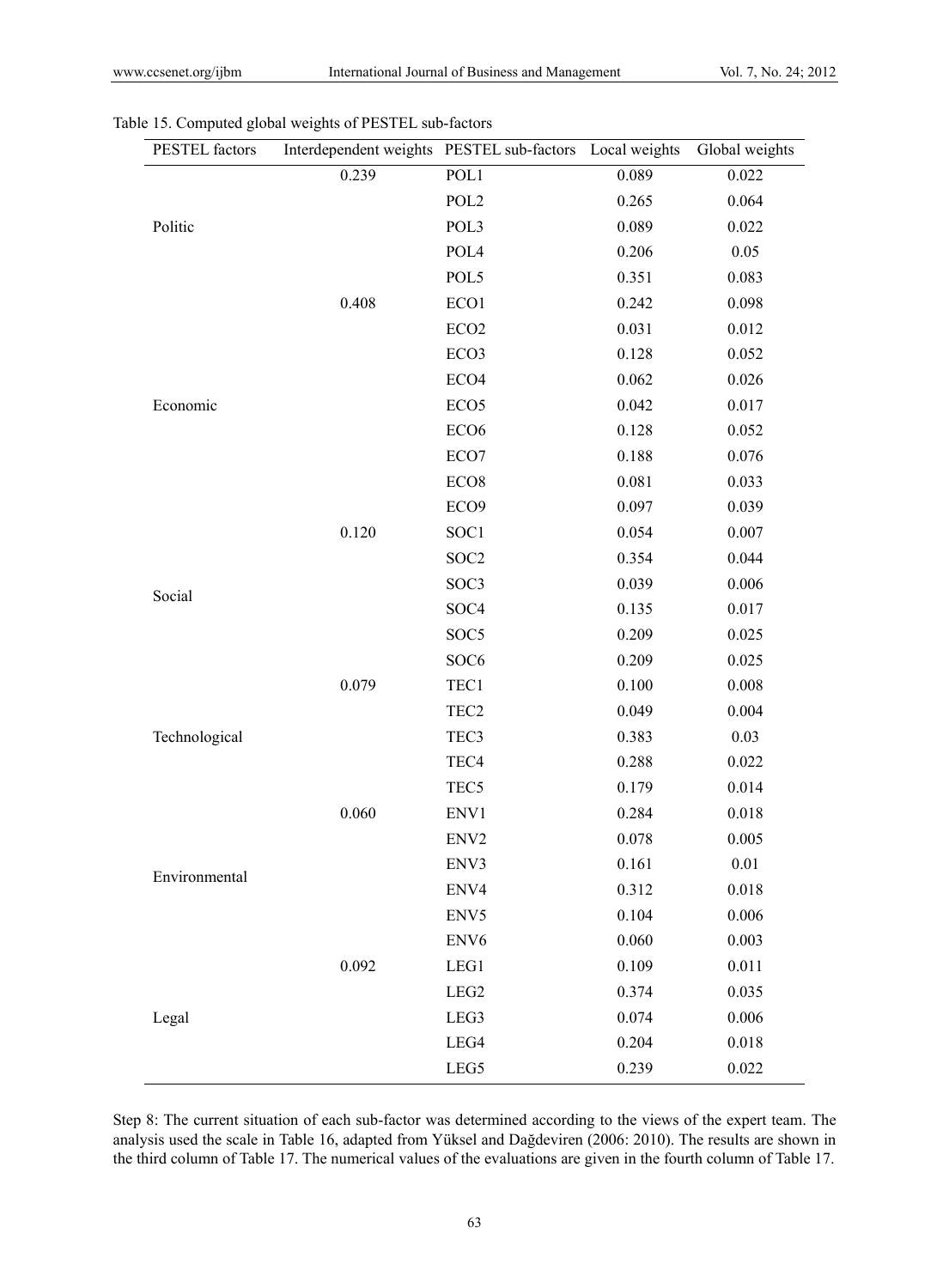| Levels of current situation of sub-factors | Value of level |
|--------------------------------------------|----------------|
| Certainly acceptable (CE)                  | 1.00           |
| Acceptable (AE)                            | 0.75           |
| Partially acceptable (PA)                  | 0.50           |
| Partially unacceptable (PU)                | 0.25           |
| Certainly unacceptable (CU)                | 0.00           |

Table 16. Evaluation scale for sub-factors of PESTEL

As may be seen evaluations and calculations performed in this step were given in Table 17. In Table 17 last column that indicates the level of each PESTEL sub-factors that were calculated by multiplying global weights and scale values of evaluations. In the last line of Table 17, the total level of sub-factors that indicates the level of the macro environment of the company was given according to sub-factors. In this study, the total macro environment of the company is represented by the sum of the current levels of each sub-factor, calculated as 0.5993. Following the decisions made during step 8, the results indicate that the level of the macro environment is moderately favorable to the company's aims in the current situation.

|                  |       | PESTEL sub-factors Global weights (gw) Linguistic Evaluations | Scale Value | Level of sub-factors |
|------------------|-------|---------------------------------------------------------------|-------------|----------------------|
|                  |       |                                                               | (sv)        | $g_{W} \times$ sv    |
| POL1             | 0.022 | PA                                                            | 0.50        | 0.0110               |
| POL <sub>2</sub> | 0.064 | PA                                                            | 0.50        | 0.0320               |
| POL3             | 0.022 | PA                                                            | 0.50        | 0.0110               |
| POL <sub>4</sub> | 0.05  | PA                                                            | 0.50        | 0.0250               |
| POL5             | 0.083 | AE                                                            | 0.75        | 0.0623               |
| ECO1             | 0.098 | PA                                                            | 0.50        | 0.0490               |
| ECO <sub>2</sub> | 0.012 | $\mathbf{A}\mathbf{E}$                                        | 0.75        | 0.0090               |
| ECO <sub>3</sub> | 0.052 | AE                                                            | 0.75        | 0.0390               |
| ECO <sub>4</sub> | 0.026 | AE                                                            | 0.75        | 0.0195               |
| ECO <sub>5</sub> | 0.017 | AE                                                            | 0.75        | 0.0128               |
| ECO <sub>6</sub> | 0.052 | PA                                                            | 0.50        | 0.0260               |
| ECO7             | 0.076 | PU                                                            | 0.25        | 0.0190               |
| ECO <sub>8</sub> | 0.033 | AE                                                            | 0.75        | 0.0248               |
| ECO <sub>9</sub> | 0.039 | PA                                                            | 0.50        | 0.0195               |
| SOC1             | 0.007 | AE                                                            | 0.75        | 0.0053               |
| SOC <sub>2</sub> | 0.044 | PA                                                            | 0.50        | 0.0220               |
| SOC3             | 0.006 | AE                                                            | 0.75        | 0.0045               |
| SOC <sub>4</sub> | 0.017 | PU                                                            | 0.25        | 0.0043               |
| SOC <sub>5</sub> | 0.025 | CE                                                            | 1.00        | 0.0250               |
| SOC <sub>6</sub> | 0.025 | AE                                                            | 0.75        | 0.0188               |
| TEC1             | 0.008 | CE                                                            | 1.00        | 0.0080               |
| TEC <sub>2</sub> | 0.004 | PU                                                            | 0.25        | 0.0010               |
| TEC <sub>3</sub> | 0.03  | CE                                                            | 1.00        | 0.0300               |
| TEC <sub>4</sub> | 0.022 | CE                                                            | 1.00        | 0.0220               |

Table 17. Computed macro environment level with the proposed PESTEL analysis model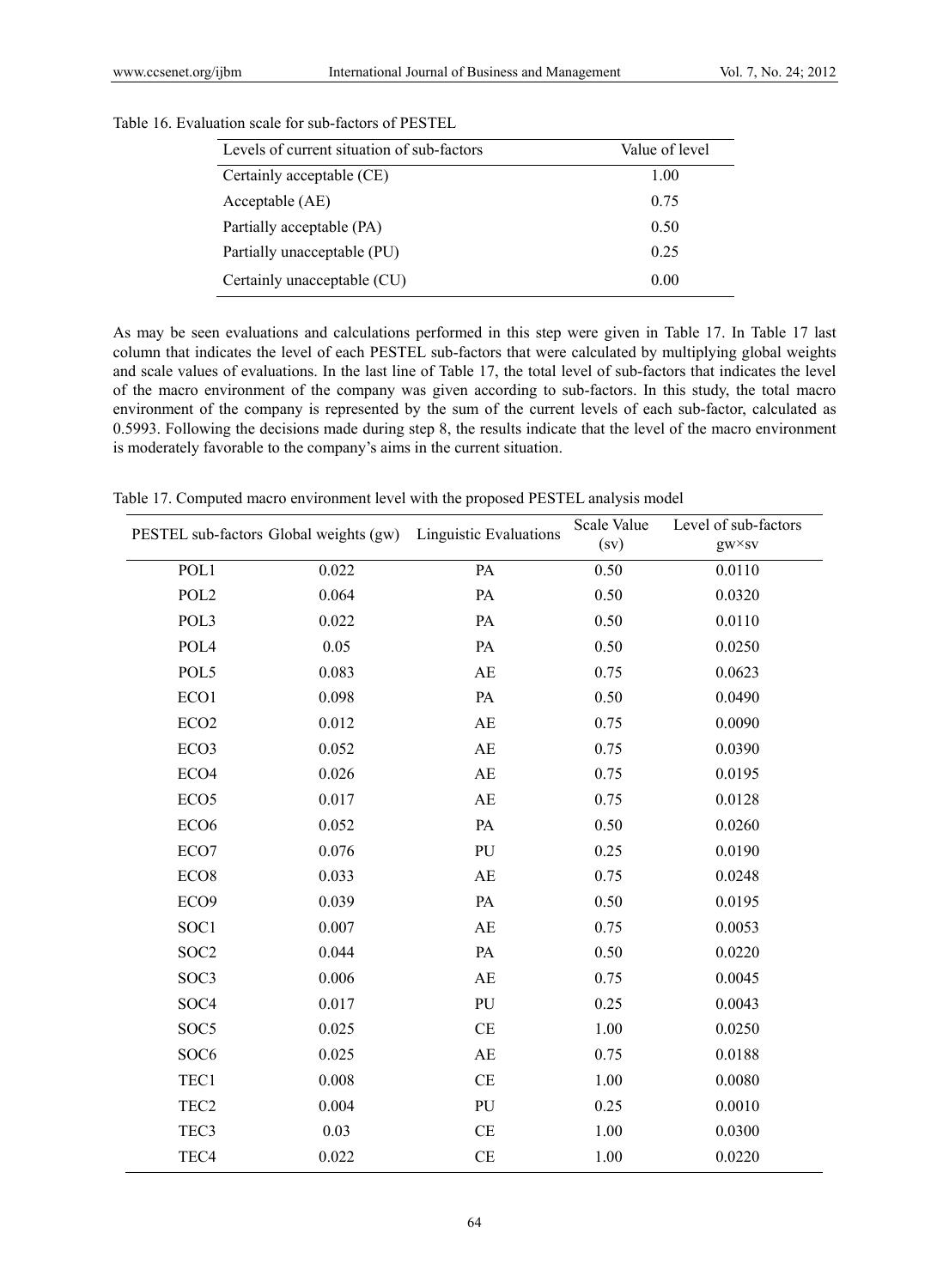| TEC <sub>5</sub> | 0.014                   | CE        | 1.00 | 0.0140 |
|------------------|-------------------------|-----------|------|--------|
| ENV1             | 0.018                   | AE        | 0.75 | 0.0135 |
| ENV <sub>2</sub> | 0.005                   | PU        | 0.25 | 0.0013 |
| ENV3             | 0.01                    | AE        | 0.75 | 0.0075 |
| ENV4             | 0.018                   | PU        | 0.25 | 0.0045 |
| ENV <sub>5</sub> | 0.006                   | PU        | 0.25 | 0.0015 |
| ENV <sub>6</sub> | 0.003                   | PU        | 0.25 | 0.0008 |
| LEG1             | 0.011                   | AE        | 0.75 | 0.0083 |
| LEG <sub>2</sub> | 0.035                   | <b>PA</b> | 0.50 | 0.0175 |
| LEG3             | 0.006                   | AE        | 0.75 | 0.0045 |
| LEG4             | 0.018                   | PA        | 0.50 | 0.0090 |
| LEG5             | 0.022                   | AE        | 0.75 | 0.0165 |
|                  | Macro environment level |           |      | 0.5993 |

# **4. Conclusion and Future Research**

This study proposed a method to develop the measurement and evaluation dimension of PESTEL analysis. PESTEL analysis is used to determine to what extent macro environmental conditions are appropriate to realize the goals and targets of company. The model proposed in the present study demonstrated that PESTEL factors and sub-factors can be modeled by AHP method in an analytical and systematic manner. The proposed model made it possible to determine the positions and relative importance of all of the factors and sub-factors used in the PESTEL analysis. This allowed the integrated evaluation of PESTEL factors via the AHP model. In addition, it was found that PESTEL factors and sub-factors can be measured more rationally and objectively with the AHP model. The study also found that the DEMATEL method can be used to determine potential relationships between PESTEL factors; and that the resulting matrices can be solved by the ANP method. A general analysis of the results showed the extent to which the macro environment of a company could be determined by the proposed PESTEL analysis model.

The validity of the proposed model was analyzed in terms of method, content, and success. The case study revealed that the method had an acceptable level of validity. Analysis of the content and results showed that, based on the statements of decision makers of the company, the model provided significant and considerable information. However, further, more detailed studies should be conducted in order to obtain a more generalizable evaluation.

In the present study, it was assumed that there can be a relationship between main PESTEL factors. However, this relationship can also be present between PESTEL sub-factors. Sophisticated studies can be carried out on the relationships between sub-factors. In the present study, crisp numbers were used to form matrixes. However, it is not always possible to precisely quantify factors and variables. PESTEL factors have ambiguity and vagueness in their structure. Thus, PESTEL analysis may be further developed in future studies by using fuzzy numbers to measure these types of factors.

#### **References**

- Bayazit, O., & Karpak, B. (2007). An analytical network process-based framework for successful total quality management (TQM): An assessment of Turkish manufacturing industry readiness. *Int. J. Production Economics, 105*, 79-96. http://dx.doi.org/10.1016/j.ijpe.2005.12.009
- Cheng, E. W. L., & Li, H. (2007). Application of ANP in process models: An example of strategic partnering. *Building and Environment, 42,* 278-287. http://dx.doi.org/10.1016/j.buildenv.2005.07.031
- Dare, C. (2006). The UK tour-operating industry: A competitive analysis. *Journal of Vacation Marketing, 6*(4), 357-367.
- Dinçer, Ö. (2004). *Stratejik yönetim ve işletme politikası*. Beta Yayınları, İstanbul.
- Eren, E. (2002). *Stratejik yönetim ve işletme politikası*. Beta Yayınları, İstanbul.